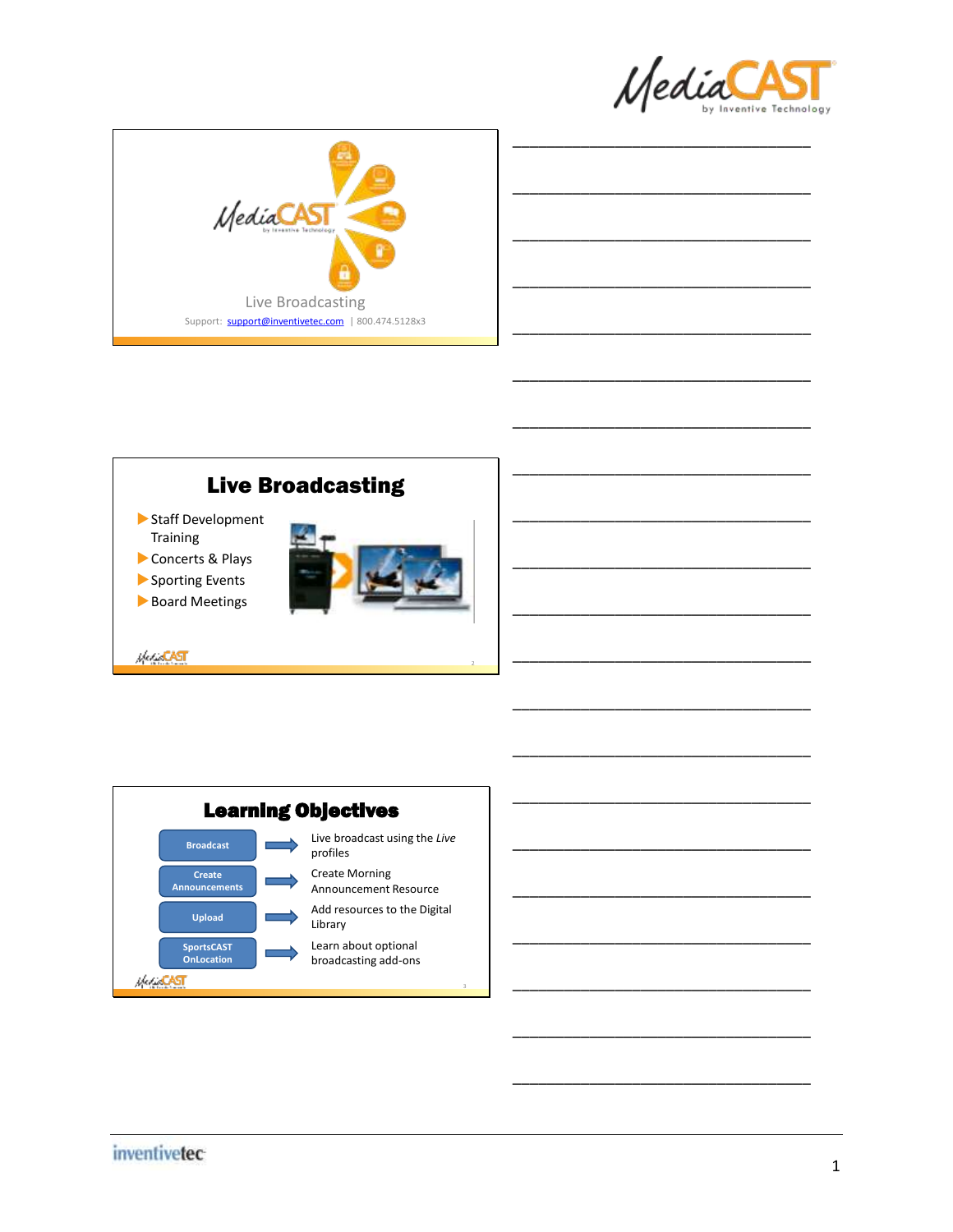



\_\_\_\_\_\_\_\_\_\_\_\_\_\_\_\_\_\_\_\_\_\_\_\_\_\_\_\_\_\_\_\_\_\_\_

\_\_\_\_\_\_\_\_\_\_\_\_\_\_\_\_\_\_\_\_\_\_\_\_\_\_\_\_\_\_\_\_\_\_\_

\_\_\_\_\_\_\_\_\_\_\_\_\_\_\_\_\_\_\_\_\_\_\_\_\_\_\_\_\_\_\_\_\_\_\_

\_\_\_\_\_\_\_\_\_\_\_\_\_\_\_\_\_\_\_\_\_\_\_\_\_\_\_\_\_\_\_\_\_\_\_

\_\_\_\_\_\_\_\_\_\_\_\_\_\_\_\_\_\_\_\_\_\_\_\_\_\_\_\_\_\_\_\_\_\_\_

\_\_\_\_\_\_\_\_\_\_\_\_\_\_\_\_\_\_\_\_\_\_\_\_\_\_\_\_\_\_\_\_\_\_\_

\_\_\_\_\_\_\_\_\_\_\_\_\_\_\_\_\_\_\_\_\_\_\_\_\_\_\_\_\_\_\_\_\_\_\_

\_\_\_\_\_\_\_\_\_\_\_\_\_\_\_\_\_\_\_\_\_\_\_\_\_\_\_\_\_\_\_\_\_\_\_

\_\_\_\_\_\_\_\_\_\_\_\_\_\_\_\_\_\_\_\_\_\_\_\_\_\_\_\_\_\_\_\_\_\_\_

\_\_\_\_\_\_\_\_\_\_\_\_\_\_\_\_\_\_\_\_\_\_\_\_\_\_\_\_\_\_\_\_\_\_\_

\_\_\_\_\_\_\_\_\_\_\_\_\_\_\_\_\_\_\_\_\_\_\_\_\_\_\_\_\_\_\_\_\_\_\_

\_\_\_\_\_\_\_\_\_\_\_\_\_\_\_\_\_\_\_\_\_\_\_\_\_\_\_\_\_\_\_\_\_\_\_

\_\_\_\_\_\_\_\_\_\_\_\_\_\_\_\_\_\_\_\_\_\_\_\_\_\_\_\_\_\_\_\_\_\_\_

\_\_\_\_\_\_\_\_\_\_\_\_\_\_\_\_\_\_\_\_\_\_\_\_\_\_\_\_\_\_\_\_\_\_\_



#### **Getting Started**

- Connect to network & power
- Open the front (glass) door
- ▶ Open the encoder dropdown panel and press the
- PC power switch
- Login using the credentials provided in training





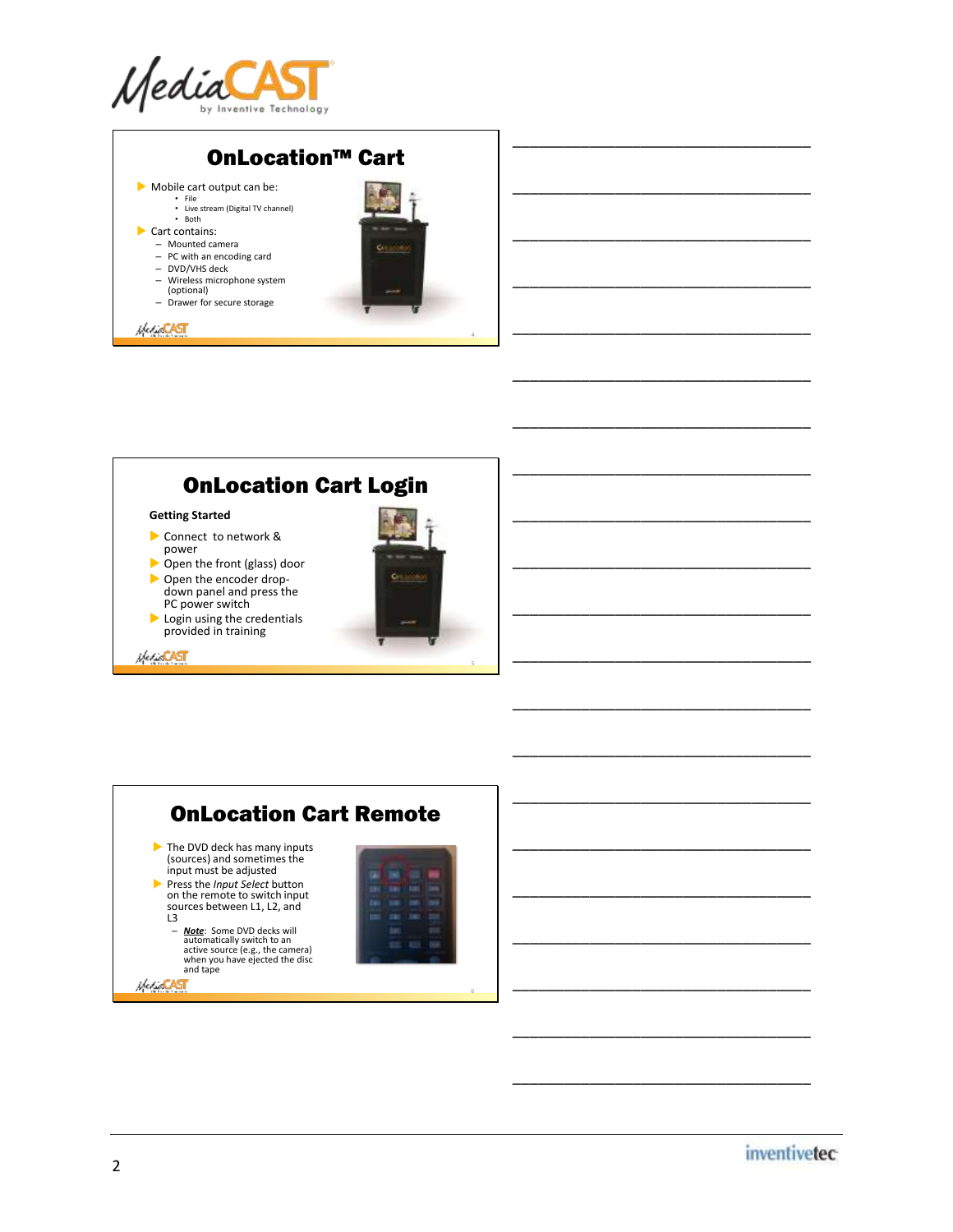

\_\_\_\_\_\_\_\_\_\_\_\_\_\_\_\_\_\_\_\_\_\_\_\_\_\_\_\_\_\_\_\_\_\_\_

\_\_\_\_\_\_\_\_\_\_\_\_\_\_\_\_\_\_\_\_\_\_\_\_\_\_\_\_\_\_\_\_\_\_\_

\_\_\_\_\_\_\_\_\_\_\_\_\_\_\_\_\_\_\_\_\_\_\_\_\_\_\_\_\_\_\_\_\_\_\_

\_\_\_\_\_\_\_\_\_\_\_\_\_\_\_\_\_\_\_\_\_\_\_\_\_\_\_\_\_\_\_\_\_\_\_

\_\_\_\_\_\_\_\_\_\_\_\_\_\_\_\_\_\_\_\_\_\_\_\_\_\_\_\_\_\_\_\_\_\_\_

\_\_\_\_\_\_\_\_\_\_\_\_\_\_\_\_\_\_\_\_\_\_\_\_\_\_\_\_\_\_\_\_\_\_\_

\_\_\_\_\_\_\_\_\_\_\_\_\_\_\_\_\_\_\_\_\_\_\_\_\_\_\_\_\_\_\_\_\_\_\_

\_\_\_\_\_\_\_\_\_\_\_\_\_\_\_\_\_\_\_\_\_\_\_\_\_\_\_\_\_\_\_\_\_\_\_

\_\_\_\_\_\_\_\_\_\_\_\_\_\_\_\_\_\_\_\_\_\_\_\_\_\_\_\_\_\_\_\_\_\_\_

\_\_\_\_\_\_\_\_\_\_\_\_\_\_\_\_\_\_\_\_\_\_\_\_\_\_\_\_\_\_\_\_\_\_\_

\_\_\_\_\_\_\_\_\_\_\_\_\_\_\_\_\_\_\_\_\_\_\_\_\_\_\_\_\_\_\_\_\_\_\_

\_\_\_\_\_\_\_\_\_\_\_\_\_\_\_\_\_\_\_\_\_\_\_\_\_\_\_\_\_\_\_\_\_\_\_

\_\_\_\_\_\_\_\_\_\_\_\_\_\_\_\_\_\_\_\_\_\_\_\_\_\_\_\_\_\_\_\_\_\_\_

\_\_\_\_\_\_\_\_\_\_\_\_\_\_\_\_\_\_\_\_\_\_\_\_\_\_\_\_\_\_\_\_\_\_\_

\_\_\_\_\_\_\_\_\_\_\_\_\_\_\_\_\_\_\_\_\_\_\_\_\_\_\_\_\_\_\_\_\_\_\_

# Wireless Microphones

- Optional feature on each cart; Can be added at a later date
- Greatly enhances sound quality on live broadcasts
- Volume and gain controls are accessible from the front of the cart
- Power switch on each handheld and belt-clip microphone

**MeriddST** 



## Wireless Microphones (cont.)

- Each microphone has a power switch
	- Always turn the microphone off after use!

**MediaCAST** 

- The red power light
- illuminates briefly (on power up) when battery power is acceptable
- A solid light indicates low battery



8

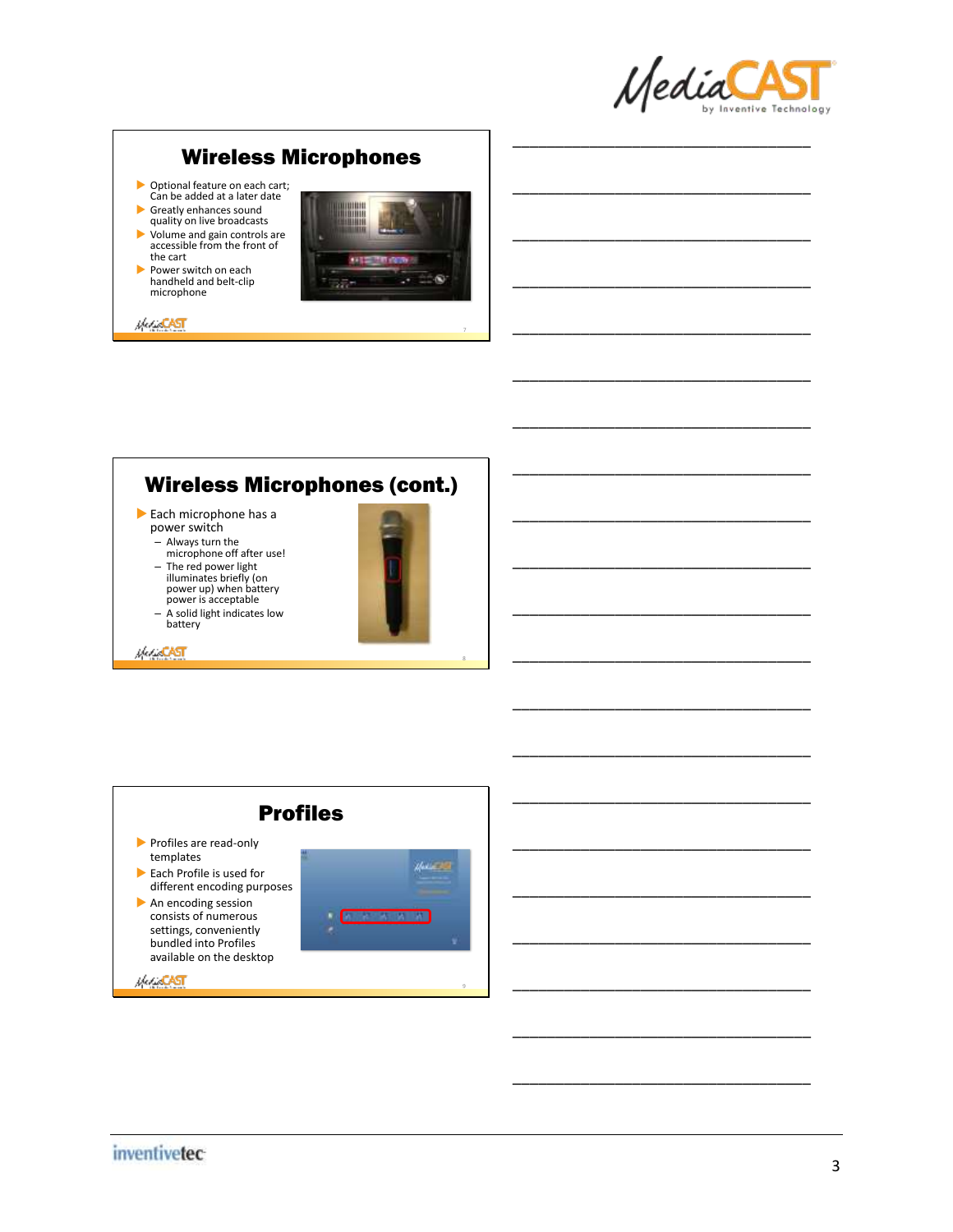

### Morning Announcement Profile

- Optional tool to conduct broadcasts
- Advantages:
	-
	- Able to have multiple sources (i.e., Welcome screen> camera feed) Automatic archiving to C:\Video Storage\ Announcements.wmv Power up the cart, camera, DVD
	-
	- deck and wireless microphone(s)
	- Double-click the Morning Announcements shortcut



10

11

\_\_\_\_\_\_\_\_\_\_\_\_\_\_\_\_\_\_\_\_\_\_\_\_\_\_\_\_\_\_\_\_\_\_\_

\_\_\_\_\_\_\_\_\_\_\_\_\_\_\_\_\_\_\_\_\_\_\_\_\_\_\_\_\_\_\_\_\_\_\_

\_\_\_\_\_\_\_\_\_\_\_\_\_\_\_\_\_\_\_\_\_\_\_\_\_\_\_\_\_\_\_\_\_\_\_

\_\_\_\_\_\_\_\_\_\_\_\_\_\_\_\_\_\_\_\_\_\_\_\_\_\_\_\_\_\_\_\_\_\_\_

\_\_\_\_\_\_\_\_\_\_\_\_\_\_\_\_\_\_\_\_\_\_\_\_\_\_\_\_\_\_\_\_\_\_\_

\_\_\_\_\_\_\_\_\_\_\_\_\_\_\_\_\_\_\_\_\_\_\_\_\_\_\_\_\_\_\_\_\_\_\_

\_\_\_\_\_\_\_\_\_\_\_\_\_\_\_\_\_\_\_\_\_\_\_\_\_\_\_\_\_\_\_\_\_\_\_

\_\_\_\_\_\_\_\_\_\_\_\_\_\_\_\_\_\_\_\_\_\_\_\_\_\_\_\_\_\_\_\_\_\_\_

\_\_\_\_\_\_\_\_\_\_\_\_\_\_\_\_\_\_\_\_\_\_\_\_\_\_\_\_\_\_\_\_\_\_\_

\_\_\_\_\_\_\_\_\_\_\_\_\_\_\_\_\_\_\_\_\_\_\_\_\_\_\_\_\_\_\_\_\_\_\_

\_\_\_\_\_\_\_\_\_\_\_\_\_\_\_\_\_\_\_\_\_\_\_\_\_\_\_\_\_\_\_\_\_\_\_

\_\_\_\_\_\_\_\_\_\_\_\_\_\_\_\_\_\_\_\_\_\_\_\_\_\_\_\_\_\_\_\_\_\_\_

\_\_\_\_\_\_\_\_\_\_\_\_\_\_\_\_\_\_\_\_\_\_\_\_\_\_\_\_\_\_\_\_\_\_\_

\_\_\_\_\_\_\_\_\_\_\_\_\_\_\_\_\_\_\_\_\_\_\_\_\_\_\_\_\_\_\_\_\_\_\_

\_\_\_\_\_\_\_\_\_\_\_\_\_\_\_\_\_\_\_\_\_\_\_\_\_\_\_\_\_\_\_\_\_\_\_

\_\_\_\_\_\_\_\_\_\_\_\_\_\_\_\_\_\_\_\_\_\_\_\_\_\_\_\_\_\_\_\_\_\_\_

\_\_\_\_\_\_\_\_\_\_\_\_\_\_\_\_\_\_\_\_\_\_\_\_\_\_\_\_\_\_\_\_\_\_\_

\_\_\_\_\_\_\_\_\_\_\_\_\_\_\_\_\_\_\_\_\_\_\_\_\_\_\_\_\_\_\_\_\_\_\_

\_\_\_\_\_\_\_\_\_\_\_\_\_\_\_\_\_\_\_\_\_\_\_\_\_\_\_\_\_\_\_\_\_\_\_

\_\_\_\_\_\_\_\_\_\_\_\_\_\_\_\_\_\_\_\_\_\_\_\_\_\_\_\_\_\_\_\_\_\_\_

**MediaCAST** 

### Announcements Profile (cont.)

- Left click the *Welcome* source
- Click the *Start Encoding* button in the toolbar
- Confirm audio
- When the subjects are in place, left click the *Live* source
- At the end of the announcements, click the Stop button
	- Output path\file is always C:\video storage\morningannouncements.wmv
	- Rename and upload file if archive is desired

**Meridi CAST** 

#### Announcements Profile (cont.) Audio levels can be adjusted in the profile. Ë Click the *Properties* button in the toolbar, click the *Sources* tab, select the *Live* source and click the *Configure* button for the *Audio* source. After adjusting the *Pin Line Input* slider, save the profile. Herio**CAST** 12



*inventivetec*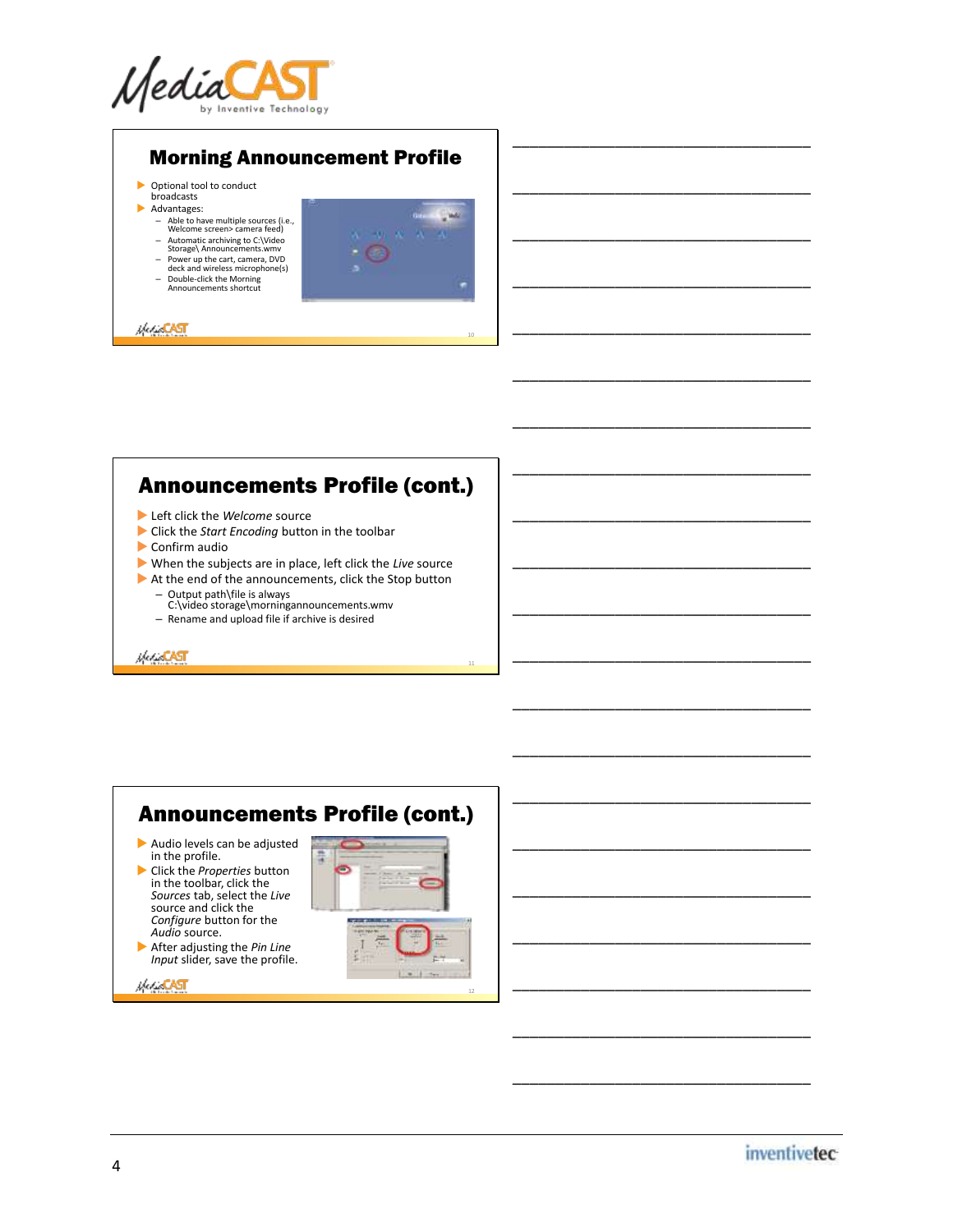

\_\_\_\_\_\_\_\_\_\_\_\_\_\_\_\_\_\_\_\_\_\_\_\_\_\_\_\_\_\_\_\_\_\_\_

\_\_\_\_\_\_\_\_\_\_\_\_\_\_\_\_\_\_\_\_\_\_\_\_\_\_\_\_\_\_\_\_\_\_\_

\_\_\_\_\_\_\_\_\_\_\_\_\_\_\_\_\_\_\_\_\_\_\_\_\_\_\_\_\_\_\_\_\_\_\_

\_\_\_\_\_\_\_\_\_\_\_\_\_\_\_\_\_\_\_\_\_\_\_\_\_\_\_\_\_\_\_\_\_\_\_

\_\_\_\_\_\_\_\_\_\_\_\_\_\_\_\_\_\_\_\_\_\_\_\_\_\_\_\_\_\_\_\_\_\_\_

\_\_\_\_\_\_\_\_\_\_\_\_\_\_\_\_\_\_\_\_\_\_\_\_\_\_\_\_\_\_\_\_\_\_\_

\_\_\_\_\_\_\_\_\_\_\_\_\_\_\_\_\_\_\_\_\_\_\_\_\_\_\_\_\_\_\_\_\_\_\_

\_\_\_\_\_\_\_\_\_\_\_\_\_\_\_\_\_\_\_\_\_\_\_\_\_\_\_\_\_\_\_\_\_\_\_

\_\_\_\_\_\_\_\_\_\_\_\_\_\_\_\_\_\_\_\_\_\_\_\_\_\_\_\_\_\_\_\_\_\_\_

\_\_\_\_\_\_\_\_\_\_\_\_\_\_\_\_\_\_\_\_\_\_\_\_\_\_\_\_\_\_\_\_\_\_\_

\_\_\_\_\_\_\_\_\_\_\_\_\_\_\_\_\_\_\_\_\_\_\_\_\_\_\_\_\_\_\_\_\_\_\_

\_\_\_\_\_\_\_\_\_\_\_\_\_\_\_\_\_\_\_\_\_\_\_\_\_\_\_\_\_\_\_\_\_\_\_

\_\_\_\_\_\_\_\_\_\_\_\_\_\_\_\_\_\_\_\_\_\_\_\_\_\_\_\_\_\_\_\_\_\_\_

\_\_\_\_\_\_\_\_\_\_\_\_\_\_\_\_\_\_\_\_\_\_\_\_\_\_\_\_\_\_\_\_\_\_\_

\_\_\_\_\_\_\_\_\_\_\_\_\_\_\_\_\_\_\_\_\_\_\_\_\_\_\_\_\_\_\_\_\_\_\_

\_\_\_\_\_\_\_\_\_\_\_\_\_\_\_\_\_\_\_\_\_\_\_\_\_\_\_\_\_\_\_\_\_\_\_

\_\_\_\_\_\_\_\_\_\_\_\_\_\_\_\_\_\_\_\_\_\_\_\_\_\_\_\_\_\_\_\_\_\_\_

\_\_\_\_\_\_\_\_\_\_\_\_\_\_\_\_\_\_\_\_\_\_\_\_\_\_\_\_\_\_\_\_\_\_\_

\_\_\_\_\_\_\_\_\_\_\_\_\_\_\_\_\_\_\_\_\_\_\_\_\_\_\_\_\_\_\_\_\_\_\_

\_\_\_\_\_\_\_\_\_\_\_\_\_\_\_\_\_\_\_\_\_\_\_\_\_\_\_\_\_\_\_\_\_\_\_

### Announcements Profile (cont.)

Sources may be added via the *Properties* button

- Only one Live source may be present, so you must switch back to the same source when desired
- When adding video sources, ensure that *At end* is set to *Loop* or *Roll over to first/next source*. Do not accept the default setting of *Stop*, as this will stop the broadcast.

13

**MediaCAST** 

| <b>Usage Examples</b> |                                                                                                                                                                                    |  |  |  |
|-----------------------|------------------------------------------------------------------------------------------------------------------------------------------------------------------------------------|--|--|--|
| <b>Profile</b>        | <b>Purpose(s)</b>                                                                                                                                                                  |  |  |  |
| Capture - DVD         | • Creates a file to be uploaded (future on-demand viewing)<br>Used when higher quality is desired                                                                                  |  |  |  |
| Capture - Multi       | Creates a file to be uploaded (future on-demand viewing)<br>$\bullet$<br>Beneficial for home access or sub Gb/s conditions on WAN<br>٠                                             |  |  |  |
| Capture - Long        | Creates a file to be uploaded (future on-demand viewing)<br>$\bullet$<br>Beneficial when source duration will yield an output file greater than 2 GB<br>(approximately 2.5 hours+) |  |  |  |
| Live - DVD            | Live broadcast to a Digital TV channel<br>$\bullet$<br>Future on-demand viewing (optional)<br>$\bullet$                                                                            |  |  |  |
| <b>Tive - Multi</b>   | Live broadcast to a Digital TV channel<br>$\bullet$<br>Future on-demand viewing (optional)<br>Beneficial for home access or sub Gb/s conditions on WAN                             |  |  |  |

| <b>Desktop Shortcut</b> | Quality    | <b>Bitrate(s)</b>    | File size (1 hour) |
|-------------------------|------------|----------------------|--------------------|
| Capture-DVD             | <b>DVD</b> | 2 Mbps               | 880 MB             |
| Capture-Multi           | Variable   | 128, 384 & 1100 Kbps | 645 MB             |
| Capture-Long            | <b>VHS</b> | 1500 Kbps            | 545 MB             |
| Live-DVD                | <b>DVD</b> | 2 Mbps               | 880 MB             |
| Live-Multi              | Variable   | 128, 384 & 1100 Kbps | 645 MB             |
| Compared to:            |            |                      |                    |
| MPFG-2                  | <b>DVD</b> | 5 Mbps               | $2.2$ GB           |

### *inventivetec*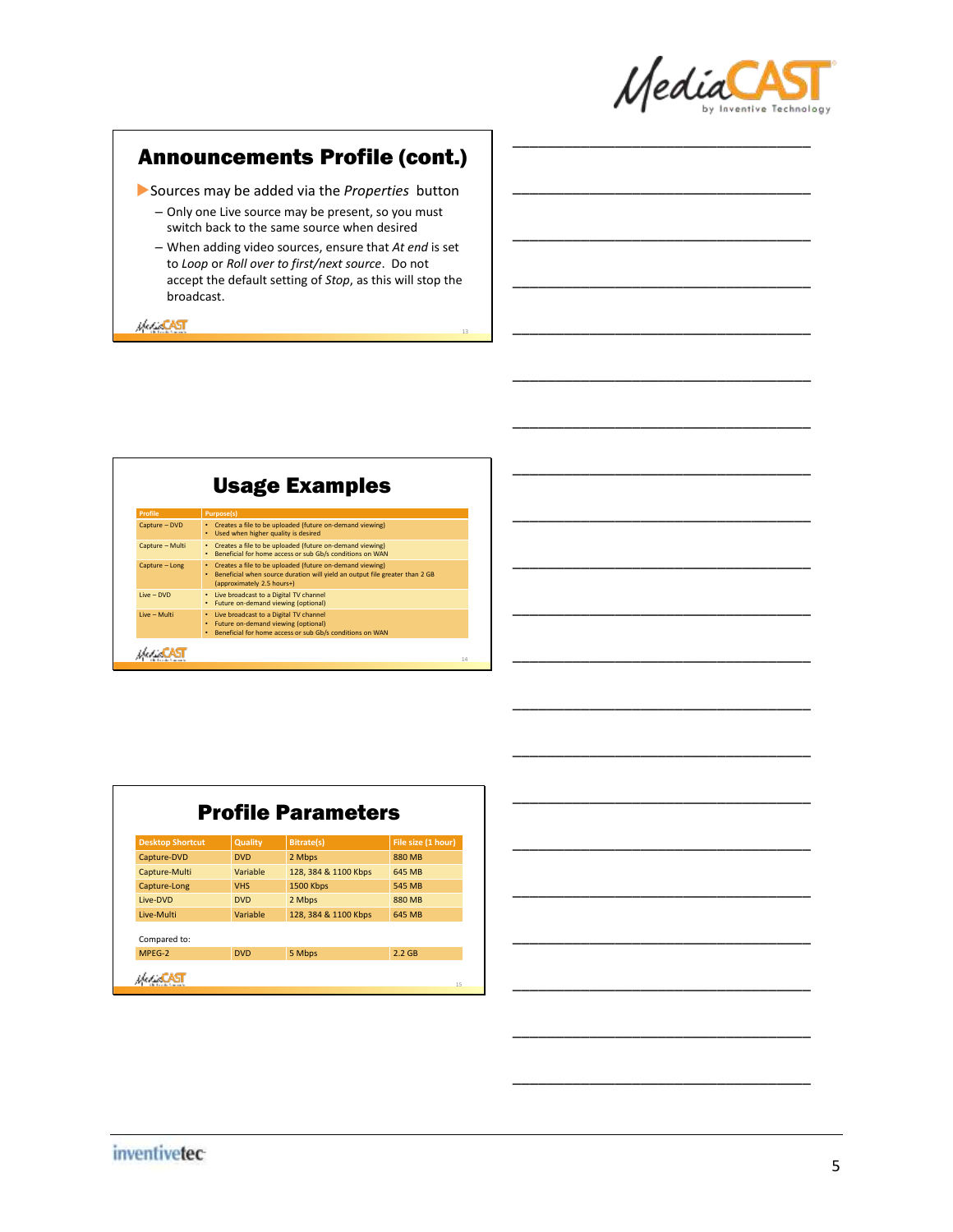







\_\_\_\_\_\_\_\_\_\_\_\_\_\_\_\_\_\_\_\_\_\_\_\_\_\_\_\_\_\_\_\_\_\_\_

\_\_\_\_\_\_\_\_\_\_\_\_\_\_\_\_\_\_\_\_\_\_\_\_\_\_\_\_\_\_\_\_\_\_\_

\_\_\_\_\_\_\_\_\_\_\_\_\_\_\_\_\_\_\_\_\_\_\_\_\_\_\_\_\_\_\_\_\_\_\_

\_\_\_\_\_\_\_\_\_\_\_\_\_\_\_\_\_\_\_\_\_\_\_\_\_\_\_\_\_\_\_\_\_\_\_

\_\_\_\_\_\_\_\_\_\_\_\_\_\_\_\_\_\_\_\_\_\_\_\_\_\_\_\_\_\_\_\_\_\_\_

\_\_\_\_\_\_\_\_\_\_\_\_\_\_\_\_\_\_\_\_\_\_\_\_\_\_\_\_\_\_\_\_\_\_\_

\_\_\_\_\_\_\_\_\_\_\_\_\_\_\_\_\_\_\_\_\_\_\_\_\_\_\_\_\_\_\_\_\_\_\_

\_\_\_\_\_\_\_\_\_\_\_\_\_\_\_\_\_\_\_\_\_\_\_\_\_\_\_\_\_\_\_\_\_\_\_

\_\_\_\_\_\_\_\_\_\_\_\_\_\_\_\_\_\_\_\_\_\_\_\_\_\_\_\_\_\_\_\_\_\_\_

\_\_\_\_\_\_\_\_\_\_\_\_\_\_\_\_\_\_\_\_\_\_\_\_\_\_\_\_\_\_\_\_\_\_\_

\_\_\_\_\_\_\_\_\_\_\_\_\_\_\_\_\_\_\_\_\_\_\_\_\_\_\_\_\_\_\_\_\_\_\_

\_\_\_\_\_\_\_\_\_\_\_\_\_\_\_\_\_\_\_\_\_\_\_\_\_\_\_\_\_\_\_\_\_\_\_

\_\_\_\_\_\_\_\_\_\_\_\_\_\_\_\_\_\_\_\_\_\_\_\_\_\_\_\_\_\_\_\_\_\_\_

\_\_\_\_\_\_\_\_\_\_\_\_\_\_\_\_\_\_\_\_\_\_\_\_\_\_\_\_\_\_\_\_\_\_\_

\_\_\_\_\_\_\_\_\_\_\_\_\_\_\_\_\_\_\_\_\_\_\_\_\_\_\_\_\_\_\_\_\_\_\_

\_\_\_\_\_\_\_\_\_\_\_\_\_\_\_\_\_\_\_\_\_\_\_\_\_\_\_\_\_\_\_\_\_\_\_

\_\_\_\_\_\_\_\_\_\_\_\_\_\_\_\_\_\_\_\_\_\_\_\_\_\_\_\_\_\_\_\_\_\_\_

\_\_\_\_\_\_\_\_\_\_\_\_\_\_\_\_\_\_\_\_\_\_\_\_\_\_\_\_\_\_\_\_\_\_\_

\_\_\_\_\_\_\_\_\_\_\_\_\_\_\_\_\_\_\_\_\_\_\_\_\_\_\_\_\_\_\_\_\_\_\_

\_\_\_\_\_\_\_\_\_\_\_\_\_\_\_\_\_\_\_\_\_\_\_\_\_\_\_\_\_\_\_\_\_\_\_